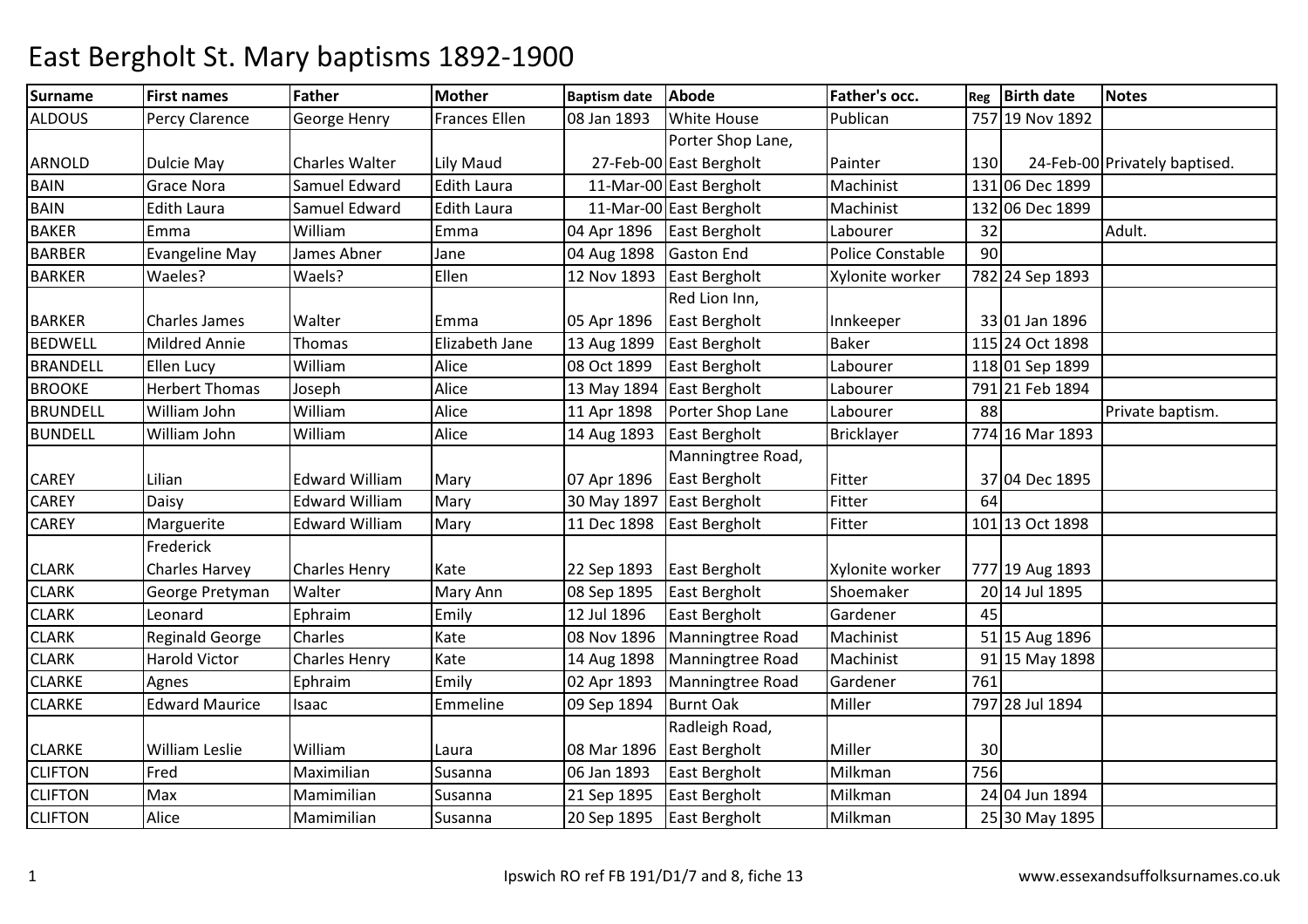| <b>Surname</b>  | <b>First names</b>     | Father                 | <b>Mother</b> | <b>Baptism date</b> | <b>Abode</b>              | <b>Father's occ.</b>   | Reg | <b>Birth date</b> | <b>Notes</b>        |
|-----------------|------------------------|------------------------|---------------|---------------------|---------------------------|------------------------|-----|-------------------|---------------------|
| <b>CLIFTON</b>  | <b>Beeche Beatrice</b> | Maximilian             | Susannah      | 09 Oct 1898         | East Bergholt             | Farmer                 |     | 96 30 Oct 1896    |                     |
| <b>CLIFTON</b>  | Bob                    | Maximilian             | Susannah      | 09 Oct 1898         | East Bergholt             | Farmer                 | 97  |                   |                     |
|                 |                        |                        |               |                     |                           | Dairyman               |     |                   |                     |
| <b>CLIFTON</b>  | <b>Muriel Mildred</b>  | Maximilian             | Susannah      | 08 Oct 1899         | East Bergholt             | & Farmer               |     | 119 01 Jul 1899   |                     |
| <b>COLE</b>     | <b>Maurice Edward</b>  | Edwin                  | Sarah         | 10 Oct 1897         | East Bergholt             | Xylonite worker        |     | 74 23 Aug 1897    |                     |
| <b>CONWAY</b>   | <b>William Herbert</b> | John                   | Sarah Tuckey  | 11 Jun 1893         | East Bergholt             | Gardener               | 769 |                   |                     |
| <b>CONWAY</b>   | Annie Ellen            | John                   | Sarah Tuckey  | 16 Jun 1895         | East Bergholt             | Gardener               | 10  |                   |                     |
|                 |                        |                        | Ann Mitchell  |                     | 73 Victoria Avenue,       |                        |     |                   |                     |
| <b>CRADDUCK</b> | George William         | Frank William          | <b>Baird</b>  | 01 Aug 1897         | <b>Upton Park, Sussex</b> | Salesman               | 68  |                   |                     |
|                 |                        |                        |               |                     | 128 Wood Street,          |                        |     |                   |                     |
| <b>CREAGH</b>   | Alice                  | James                  | Alice         | 28 Aug 1897         | Walthamstow               | <b>Beer Retailer</b>   | 70  |                   |                     |
| <b>DALE</b>     | <b>Nellie</b>          | Charles Abraham        | Esther        | 10 Sep 1893         | East Bergholt             | Labourer               |     | 776 16 Jul 1893   |                     |
| <b>DALE</b>     | Abram                  | Charles Abram          | Esther        | 10 Mar 1895         | East Bergholt             | Labourer               |     |                   |                     |
| <b>DALE</b>     | William John           | <b>Charles Abraham</b> | Esther        | 18 Sep 1896         | <b>High Trees</b>         | Labourer               |     | 49 16 Jul 1896    |                     |
| <b>DALE</b>     | <b>Robert Charles</b>  | Charles                | Ellen         | 11 Apr 1897         | East Bergholt             | Labourer               |     | 59 29 Jan 1897    |                     |
| <b>DALE</b>     | John                   | Charles                | Ellen         | 10 Apr 1898         | <b>East End Road</b>      | Labourer               | 87  |                   |                     |
| <b>DALE</b>     | James Jabez            | Charles                | Ellen         | 10 Jul 1898         | <b>East End Road</b>      | Labourer               |     | 89 26 Feb 1898    |                     |
| <b>DALE</b>     | Ema? Rose              | Charles Abraham        | Esther        | 09 Jul 1899         | East Bergholt             | Labourer               |     | 112 30 Apr 1899   |                     |
|                 |                        |                        |               |                     | West Kensington           |                        |     |                   |                     |
| <b>DAY</b>      | Ena                    | Edward                 | Sarah         | 13 Oct 1895         | Park, London              | Police Sergeant        |     | 27 12 Dec 1894    |                     |
|                 |                        |                        |               |                     | 23 Farlow Road,           |                        |     |                   |                     |
| <b>DAY</b>      | Harold                 | Edward                 | Sarah         | 13 Jun 1897         | Putney                    | <b>Police Sergeant</b> |     | 66 15 Mar 1896    |                     |
| <b>DOUBLE</b>   | May                    | James Charles          | Sarah         | 27 Oct 1893         | East Bergholt             | Coal merchant          |     | 779 23 Oct 1893   | Private             |
| <b>DOUBLE</b>   | <b>Ellen Lily</b>      | James Charles          | Sarah         | 09 Dec 1894         | East Bergholt             | Coal merchant          |     |                   |                     |
|                 |                        |                        |               |                     | Mill Cottage,             |                        |     |                   |                     |
| <b>DOUBLE</b>   | <b>William George</b>  | James Charles          | Sarah         | 05 Apr 1896         | East Bergholt             | Coal merchant          |     | 34 14 Mar 1896    |                     |
| <b>DOUBLE</b>   | <b>Edwin Alfred</b>    | James Charles          | Sarah         | 14 Nov 1897         | East Bergholt             | Coal merchant          |     | 77 30 Sep 1897    |                     |
| <b>DOUBLE</b>   | <b>Alfred George</b>   | James Charles          | Sarah         | 09 Dec 1898         | East Bergholt             | Coal merchant          | 100 |                   | Privately baptised. |
|                 | George Thomas          |                        |               |                     |                           |                        |     |                   |                     |
| <b>EVANS</b>    | James                  | John Thomas            | Emily         | 12 Jul 1896         | East Bergholt             | Gardener               | 46  |                   |                     |
|                 | Michael                |                        |               |                     | 67 Roman Rd,              |                        |     |                   |                     |
| <b>FARLEY</b>   | William John           | William Joseph         | Alice Jane    | 17 Oct 1893         | Holloway, London          | Carman                 |     | 778 04 Jun 1893   |                     |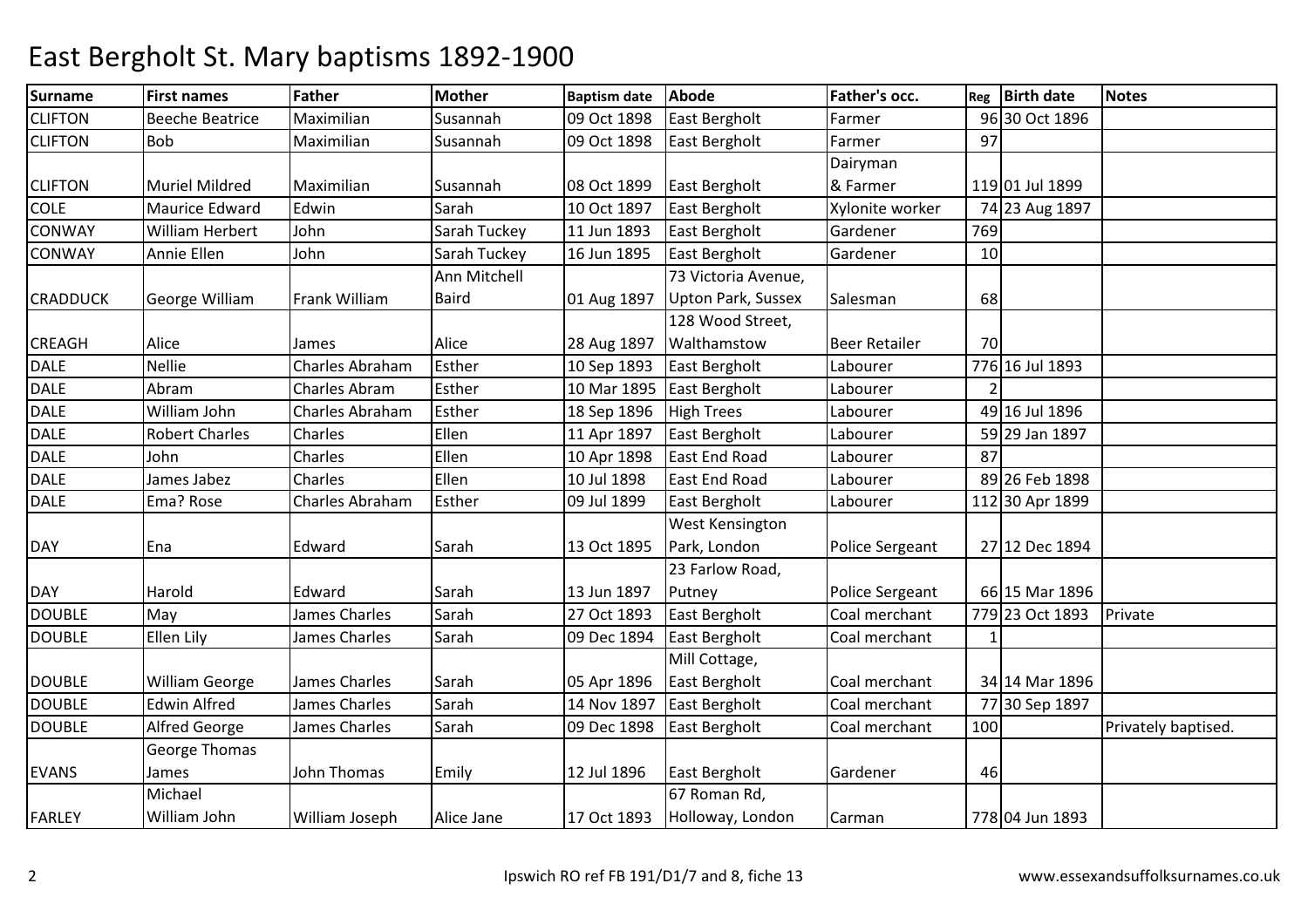| <b>Surname</b>   | <b>First names</b>       | Father               | <b>Mother</b> | <b>Baptism date</b> | <b>Abode</b>              | <b>Father's occ.</b>    | Reg | <b>Birth date</b> | <b>Notes</b>          |
|------------------|--------------------------|----------------------|---------------|---------------------|---------------------------|-------------------------|-----|-------------------|-----------------------|
|                  |                          |                      |               |                     | Rottingdean,              |                         |     |                   |                       |
| <b>FRANKLIN</b>  | <b>Edward Victor</b>     | Edward               | Mary Eliza    | 14 Aug 1893         | Brighton                  | Groom                   |     | 772 27 Jun 1893   |                       |
| <b>FRANKLIN</b>  | <b>Robin Stanley</b>     | Edward               | Mary Eliza    | 08 Sep 1895         | Guildford, Surrey         | Coachman                |     | 22 30 Jun 1895    |                       |
| <b>GOODCHILD</b> | Charles                  | <b>Francis May</b>   | Elizabeth     | 14 Jul 1895         | <b>High Trees</b>         | Gardener                |     | 14 20 Apr 1895    |                       |
| <b>GOODCHILD</b> | <b>Frederick Deeves</b>  | Frederick            | Eliza         | 12 Sep 1897         | <b>Stratford S. Mary</b>  | Labourer                | 71  |                   |                       |
| <b>GOODCHILD</b> | Marjorie Ada             | <b>Francis May</b>   | Elizabeth     | 13 Feb 1898         | <b>High Trees</b>         | Gardener                |     | 83 23 Oct 1897    |                       |
| <b>GOODCHILD</b> | <b>Henry Charles</b>     | Frederick            | Eliza         | 09 Jul 1899         | East Bergholt             | Labourer                |     | 111 14 May 1899   |                       |
|                  |                          |                      |               |                     |                           |                         |     |                   | Adult baptism         |
|                  |                          |                      |               |                     |                           |                         |     |                   | (Transcriber's note:  |
|                  |                          |                      |               |                     |                           |                         |     |                   | Occupation might be   |
|                  |                          |                      |               |                     |                           |                         |     |                   | that of Arthur or his |
| <b>GOSLING</b>   | Arthur                   | <b>Charles</b>       | Kezia         | 21 Apr 1895         | Fairlight, Hastings       | Coachman                |     |                   | father).              |
| <b>HART</b>      | <b>Charles Henry</b>     | James                | Elizabeth     | 30 Apr 1899         | East Bergholt             | <b>Baker</b>            | 104 |                   | Adult baptism         |
| <b>HARVEY</b>    | Cecil Frank              | <b>Henry William</b> | Frances Emma  | 14 Nov 1897         | East Bergholt             | Xylonite worker         |     | 78 22 Sep 1897    |                       |
|                  |                          |                      |               |                     | Gaston End,               |                         |     |                   |                       |
| <b>HICKS</b>     | <b>Charles Frederick</b> | William              | Hannah        | 17 Jan 1894         | East Bergholt             | Labourer                |     | 783 17 Jan 1894   | Private.              |
|                  |                          |                      |               |                     | Manningtree Road,         |                         |     |                   |                       |
| <b>HICKS</b>     | Rose Anna                | William              | Harriett Ann  | 14 Jun 1896         | East Bergholt             | Labourer                |     | 41 15 Jun 1887    |                       |
|                  |                          |                      |               |                     | Manningtree Road,         |                         |     |                   |                       |
| <b>HICKS</b>     | Joseph William           | William              | Harriett Ann  | 14 Jun 1896         | East Bergholt             | Labourer                |     | 42 22 Apr 1890    |                       |
|                  | Margaret                 |                      |               |                     | Manningtree Road,         |                         |     |                   |                       |
| <b>HICKS</b>     | Charlotte                | William              | Harriett Ann  | 14 Jun 1896         | East Bergholt             | Labourer                |     | 43 29 Mar 1896    |                       |
| <b>HOLMES</b>    | Herbert                  | Elijah               | Sarah         | 09 May 1897         | <b>Burnt Oak</b>          | Dealer                  |     | 61 04 Jan 1897    |                       |
| <b>HOWARD</b>    | <b>Emily May</b>         | Cecil                | Kezrah?       | 12 Nov 1899         | Wenham                    | Labourer                |     | 127 12 Jul 1899   |                       |
| <b>JACKSON</b>   | <b>Herbert Edgar</b>     | <b>William Henry</b> | Susannah      | 10 Sep 1893         | East Bergholt             | Labourer                |     | 775 10 Aug 1893   |                       |
| <b>JAMES</b>     | Charles Abraham          | George               | Maria         | 06 Nov 1892         | East Bergholt             | Labourer                |     | 755 08 Oct 1892   |                       |
|                  |                          |                      |               |                     | Gaston End,               |                         |     |                   |                       |
| <b>JAMES</b>     | Lucy Amelia              | George               | Maria         | 14 Apr 1895         | East Bergholt             | Labourer                |     | 6 12 Feb 1895     | <b>Easter Day</b>     |
| <b>JAMES</b>     | <b>Florence Mary</b>     | George               | Maria         | 10 Jan 1897         | East Bergholt             | Labourer                |     | 54 18 Sep 1896    |                       |
| <b>JAMES</b>     | <b>Herbert Henry</b>     | George               | Maria         | 12 Nov 1899         | East Bergholt             | Labourer                |     | 126 06 Jul 1899   |                       |
|                  | Violet Irene             |                      | Annie         |                     |                           |                         |     |                   |                       |
| <b>JARROLD</b>   | Ransome                  | Arthur               | Constance     |                     | 08 Nov 1895 East Bergholt | <b>Police Constable</b> | 28  |                   |                       |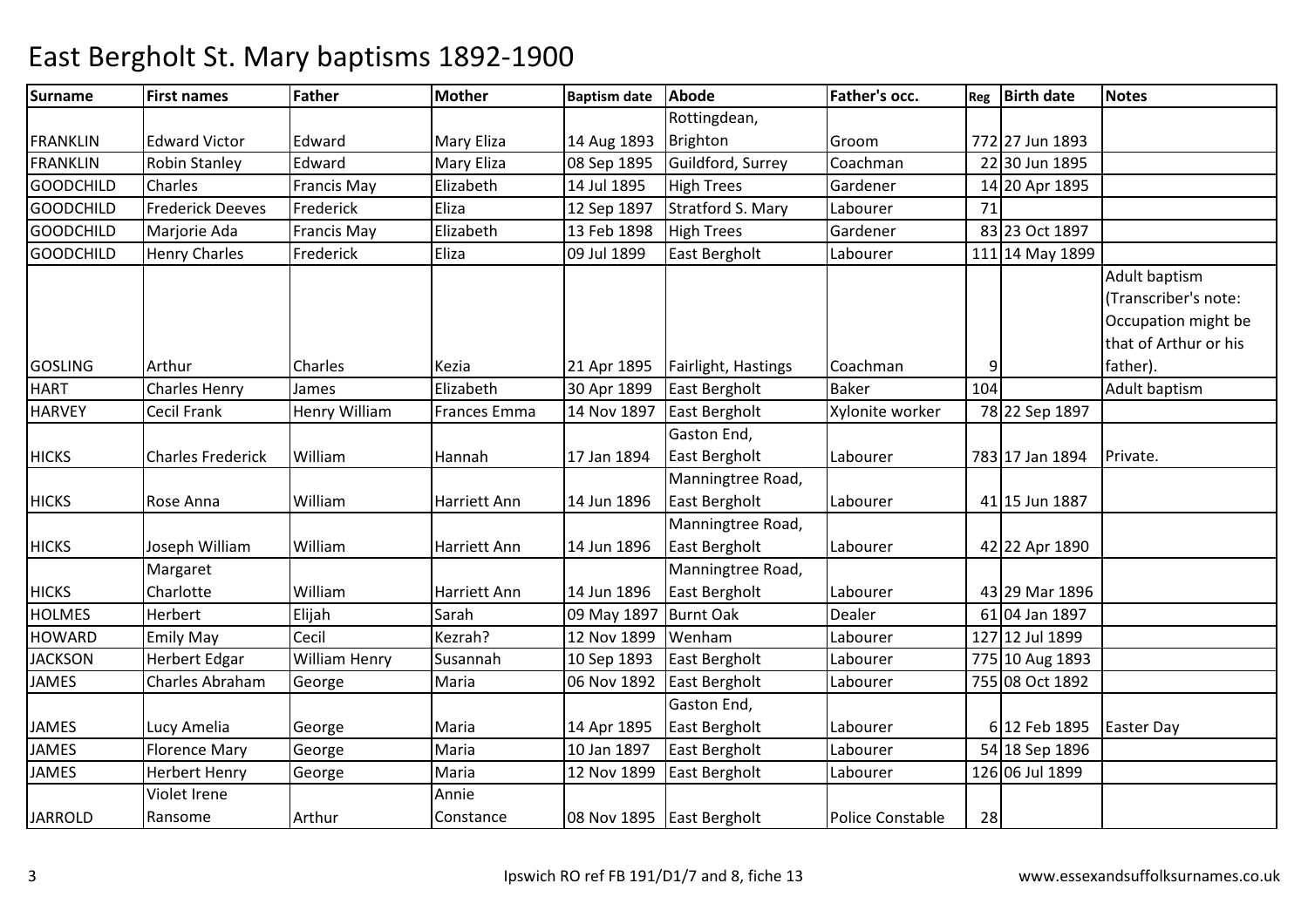| <b>Surname</b>  | <b>First names</b>     | <b>Father</b>       | <b>Mother</b>          | <b>Baptism date</b>   | <b>Abode</b>         | Father's occ.     | Reg | <b>Birth date</b> | <b>Notes</b>             |
|-----------------|------------------------|---------------------|------------------------|-----------------------|----------------------|-------------------|-----|-------------------|--------------------------|
| <b>JENNINGS</b> | Florence Emma          | James               | Sarah                  | 08 Oct 1899           | East Bergholt        | Labourer          |     | 117 19 Aug 1899   |                          |
| <b>KERRIDGE</b> | Elsie Drusilla         | Shadrach            | Kate Emmeline          | 14 Apr 1893           | East Bergholt        | Grocer            | 762 |                   |                          |
| <b>KERRIDGE</b> | Leslie Buen            | Shadrach            | Kate Emmeline          | 05 Sep 1894           | <b>Burnt Oak</b>     | Grocer            |     | 796 02 Jun 1894   |                          |
| <b>KERRIDGE</b> | Elva Kathleen          | Shadrach            | Kate Emmeline          | 25 Nov 1896           | Manningtree Road     | Grocer            |     | 52 11 Sep 1896    |                          |
|                 |                        |                     |                        |                       |                      |                   |     |                   | Appears to have place    |
|                 |                        |                     |                        |                       |                      |                   |     |                   | of birth - hard to read. |
| KIDD            | Claude Bernard         | Charles John        | Mary Howard            | 01 Sep 1896           | Bombay               | Merchant          |     | 48 11 Jun 1896    | Lo Camo?                 |
| <b>KNIGHTS</b>  | Percy Albert           | Arthur              | <b>Bertha Harriet</b>  | 14 Aug 1893           | East Bergholt        | Cabdriver         |     | 773 03 Dec 1892   |                          |
|                 |                        |                     |                        |                       | Porter Shop Lane,    |                   |     |                   |                          |
| <b>KNIGHTS</b>  | <b>Alice Ethel</b>     | <b>Arthur Henry</b> | <b>Bertha Harriet</b>  | 14 Apr 1895           | East Bergholt        | Groom             |     | 3 10 Dec 1894     |                          |
|                 |                        |                     |                        |                       | Porteshop Lane,      |                   |     |                   |                          |
| <b>KNIGHTS</b>  | <b>Sidney Harold</b>   | <b>Arthur Henry</b> | <b>Bertha Harriett</b> | 14 Jun 1896           | East Bergholt        | Groom             |     | 40 26 Apr 1896    |                          |
|                 | Bertram                |                     |                        |                       |                      |                   |     |                   |                          |
| <b>KNIGHTS</b>  | Frederick              | <b>Arthur Henry</b> | <b>Bertha Harriett</b> | 11 Sep 1898           | Portershop Lane      | Ostler            |     | 95 18 Jun 1898    |                          |
|                 |                        |                     |                        |                       | High Trees,          |                   |     |                   |                          |
| LAWRENCE        | <b>Percy Albert</b>    | Albert              | Fanny                  | 04 Oct 1894           | East Bergholt        | Bricklayer        |     | 799 21 Sep 1894   | Private.                 |
|                 |                        |                     |                        |                       | Quentin? Cottages,   |                   |     |                   |                          |
| <b>LAWRENCE</b> | <b>Grace Evelyn</b>    | Albert              | Fanny                  | 05 Apr 1896           | East Bergholt        | <b>Bricklayer</b> |     | 35 01 Jan 1896    |                          |
| <b>LAWRENCE</b> | Leonard James          | Ernest John         | Rose Agnes             | 18 Oct 1896           | East Bergholt        | Gardener          |     | 50 14 Sep 1896    |                          |
| <b>LAWRENCE</b> | <b>Eric Hubert</b>     | Albert              | Fanny                  | 26 Sep 1897           | East Bergholt        | <b>Bricklayer</b> |     | 73 07 Jun 1897    |                          |
| LAWRENCE        | <b>Arthur Reginald</b> | Earnest John        | Rose Agnes             | 09 Oct 1898           | East Bergholt        | Gardener          | 98  |                   |                          |
| <b>LAWRENCE</b> | <b>Ivy Milicent</b>    | Albert              | Fanny                  | 12 Nov 1899           | East Bergholt        | <b>Bricklayer</b> |     | 128 25 Aug 1899   |                          |
| <b>LEEKS</b>    | Samuel Frederick       | Samuel George       | Annie                  | 12 Feb 1893           | <b>East Bergholt</b> | Labourer          | 758 |                   |                          |
|                 |                        |                     |                        |                       | Gaston End,          |                   |     |                   |                          |
| <b>LEEKS</b>    | Martha Emily           | Samuel George       | Annie                  | 14 Apr 1895           | East Bergholt        | Labourer          |     | 7 02 Feb 1895     | <b>Easter Day</b>        |
|                 |                        |                     |                        |                       | Gaston End,          |                   |     |                   |                          |
| LEEKS           | Henry John             | Samuel George       | Annie                  | 13 Jun 1897           | East Bergholt        | Labourer          |     | 67 03 Feb 1897    |                          |
|                 | Kathleen               |                     | Catherine              |                       |                      |                   |     |                   |                          |
| LEVY            | <b>Alice Mabel</b>     | Alkin               | Annah                  | 14 May 1893 Burnt Oak |                      | Xylonite worker   |     | 764 18 Apr 1893   |                          |
|                 |                        |                     | Catherine              |                       |                      |                   |     |                   |                          |
| LEVY            | <b>Alkin Cameron</b>   | Alkin               | Annah                  | 14 May 1893 Burnt Oak |                      | Xylonite worker   |     | 765 22 Dec 1890   |                          |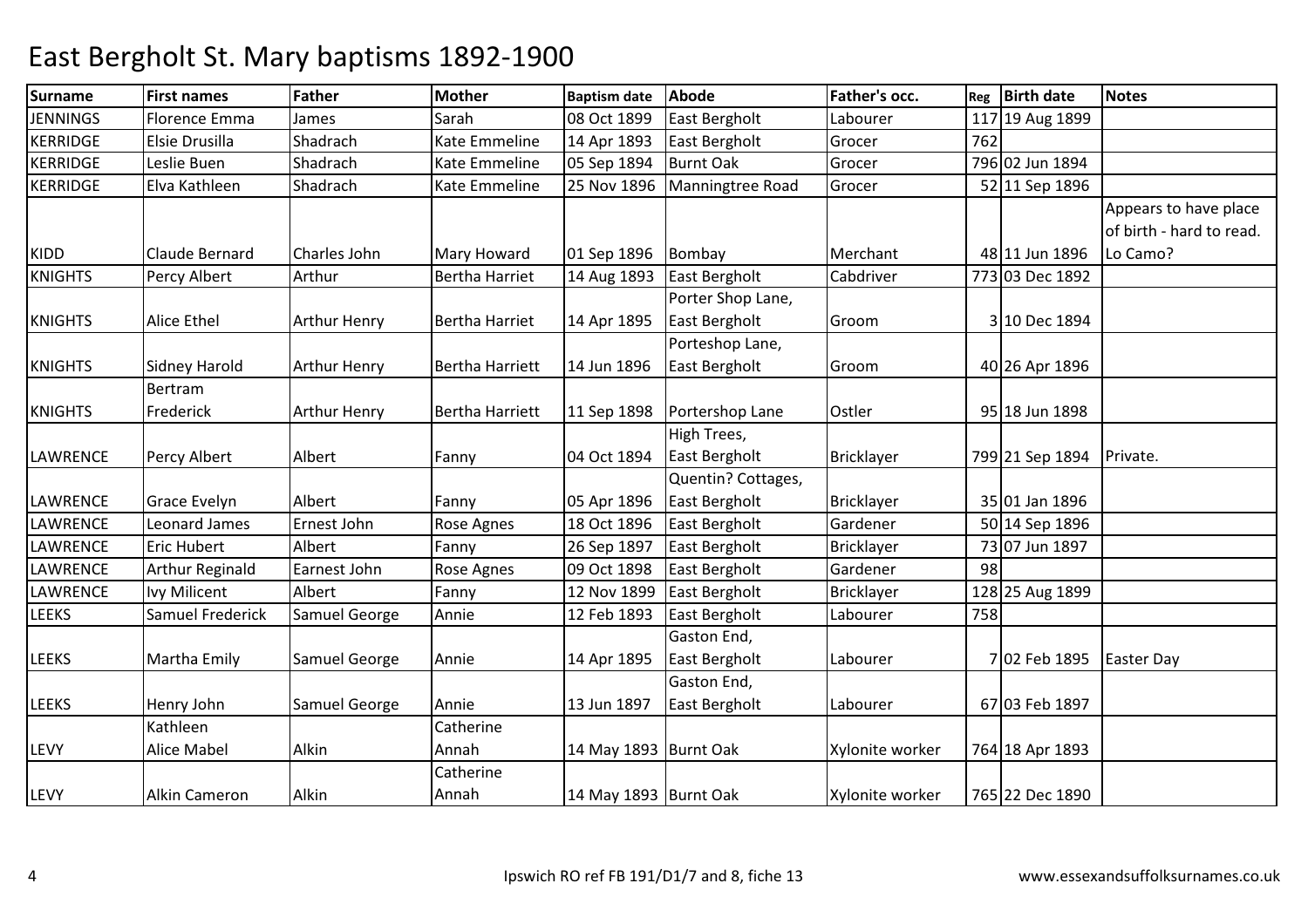| <b>Surname</b>    | <b>First names</b>       | <b>Father</b>       | <b>Mother</b>        | <b>Baptism date</b> | <b>Abode</b>              | Father's occ.      |     | Reg   Birth date | <b>Notes</b>           |
|-------------------|--------------------------|---------------------|----------------------|---------------------|---------------------------|--------------------|-----|------------------|------------------------|
|                   |                          |                     | Catherine            |                     |                           |                    |     |                  |                        |
| LEVY              | <b>Harold Patrick</b>    | Alkin               | Annah                |                     | 10 May 1896 East Bergholt | Labourer           |     | 39 17 Mar 1896   |                        |
|                   |                          |                     |                      |                     |                           | Clerk in           |     |                  |                        |
| <b>LIAS</b>       | <b>Blanche Mortlock</b>  | John James          | Mary Blanche         | 14 Apr 1893         | The Rectory               | <b>Holy Orders</b> | 763 |                  |                        |
| <b>LILLEY</b>     | <b>Alice Kate</b>        | William             | Alice                | 16 Jun 1895         | East Bergholt             | Labourer           | 11  |                  |                        |
| <b>LILLEY</b>     | Rose Hilda               | Edward              | <b>Harriett Lucy</b> | 09 Jan 1898         | East Bergholt             | Labourer           |     | 79 18 Nov 1897   |                        |
| <b>LILLEY</b>     | Arthur William           | John                | Edith Lily           | 11 Sep 1898         | Porter Shop Lane          | Labourer           |     | 94 09 Jul 1898   |                        |
|                   |                          |                     |                      |                     |                           |                    |     |                  |                        |
|                   |                          |                     |                      |                     |                           |                    |     |                  | Private. Received into |
| LILLY             | <b>Helen Lucy</b>        | Edward              | <b>Harriet Lucy</b>  | 26 Sep 1894         | East Bergholt             | Blacksmith         | 798 |                  | the Church 14 Oct.     |
| <b>LITTLEBURY</b> | <b>Beeche Elsie</b>      | <b>Thomas Halls</b> | Agnes Sarah          | 17 Aug 1894         | East Bergholt             | Postmaster         |     | 794 23 Jan 1892  |                        |
| <b>LITTLEBURY</b> | Sybil Mary               | <b>Thomas Halls</b> | Agnes Sarah          | 17 Aug 1894         | East Bergholt             | Postmaster         |     | 795 16 May 1894  |                        |
|                   | Dudley                   |                     |                      |                     | Post Office,              |                    |     |                  |                        |
| <b>LITTLEBURY</b> | Thomas John              | <b>Thomas Halls</b> | Agnes Sarah          | 07 Apr 1896         | East Bergholt             | Postmaster         | 38  |                  |                        |
|                   |                          |                     |                      |                     | Post Office,              |                    |     |                  |                        |
| <b>LITTLEBURY</b> | <b>Gerald Alfred</b>     | <b>Thomas Hall</b>  | Agnes                | 13 Mar 1898         | East Bergholt             | Postmaster         | 84  |                  |                        |
| <b>LITTLEBURY</b> | <b>Richard Anthony</b>   | <b>Thomas Hall</b>  | Agnes Sarah          | 11 Jun 1899         | East Bergholt             | Postmaster         |     | 109 31 Jan 1899  |                        |
| <b>LOTT</b>       | Minnie                   | John                | Fanny                | 14 Nov 1897         | East Bergholt             | Coachman           |     | 76 17 Dec 1896   |                        |
| <b>LOTT</b>       | <b>Albert Frederick</b>  | John                | Fanny                | 13 Aug 1899         | <b>East End Road</b>      | Coachman           |     | 113 12 May 1899  |                        |
|                   |                          |                     | <b>Drusilla</b>      |                     | Burnt Oak,                |                    |     |                  |                        |
| <b>MOORE</b>      | Eleanor Susannah         | Samuel              | Selina Emma          | 09 Nov 1893         | East Bergholt             | Xylonite worker    |     | 780 19 Dec 1887  |                        |
|                   |                          |                     | Drusilla             |                     | Burnt Oak,                |                    |     |                  |                        |
| <b>MOORE</b>      | Alice Drusilla           | Samuel              | Selina Emma          | 09 Nov 1893         | East Bergholt             | Xylonite worker    |     | 781 30 Nov 1892  |                        |
|                   |                          |                     | <b>Drusilla</b>      |                     |                           |                    |     |                  |                        |
| <b>MOORE</b>      | <b>Frederick Stanley</b> | Samuel              | Selina Emma          | 18 Jul 1895         | <b>Burnt Oak</b>          | Labourer           |     | 15 21 Jul 1885   |                        |
|                   |                          |                     | <b>Drusilla</b>      |                     |                           |                    |     |                  |                        |
| <b>MOORE</b>      | James Arthur             | Samuel              | Selina Emma          | 18 Jul 1895         | <b>Burnt Oak</b>          | Labourer           |     | 16 02 Jun 1895   |                        |
| <b>MOSS</b>       | Dorothy Lucy             | William             | Lucy                 | 29 Jun 1896         | East Bergholt             | Job master         | 44  |                  |                        |
|                   | Daisy Margaret           |                     |                      |                     |                           |                    |     |                  |                        |
| <b>MOSS</b>       | Emily                    | William             | <b>Emily Alice</b>   | 20 Dec 1896         | Hove, Brighton            | <b>Butler</b>      | 53  |                  |                        |
| <b>MOSS</b>       | <b>Edward Henry</b>      | William             | Lucy                 | 13 Mar 1898         | East Bergholt             | Cab proprietor     |     | 85 04 Nov 1897   |                        |
| <b>MOSS</b>       | Arthur Alan              | William             | Lucy                 | 11 Jun 1899         | East Bergholt             | Cab proprietor     |     | 108 28 Oct 1898  |                        |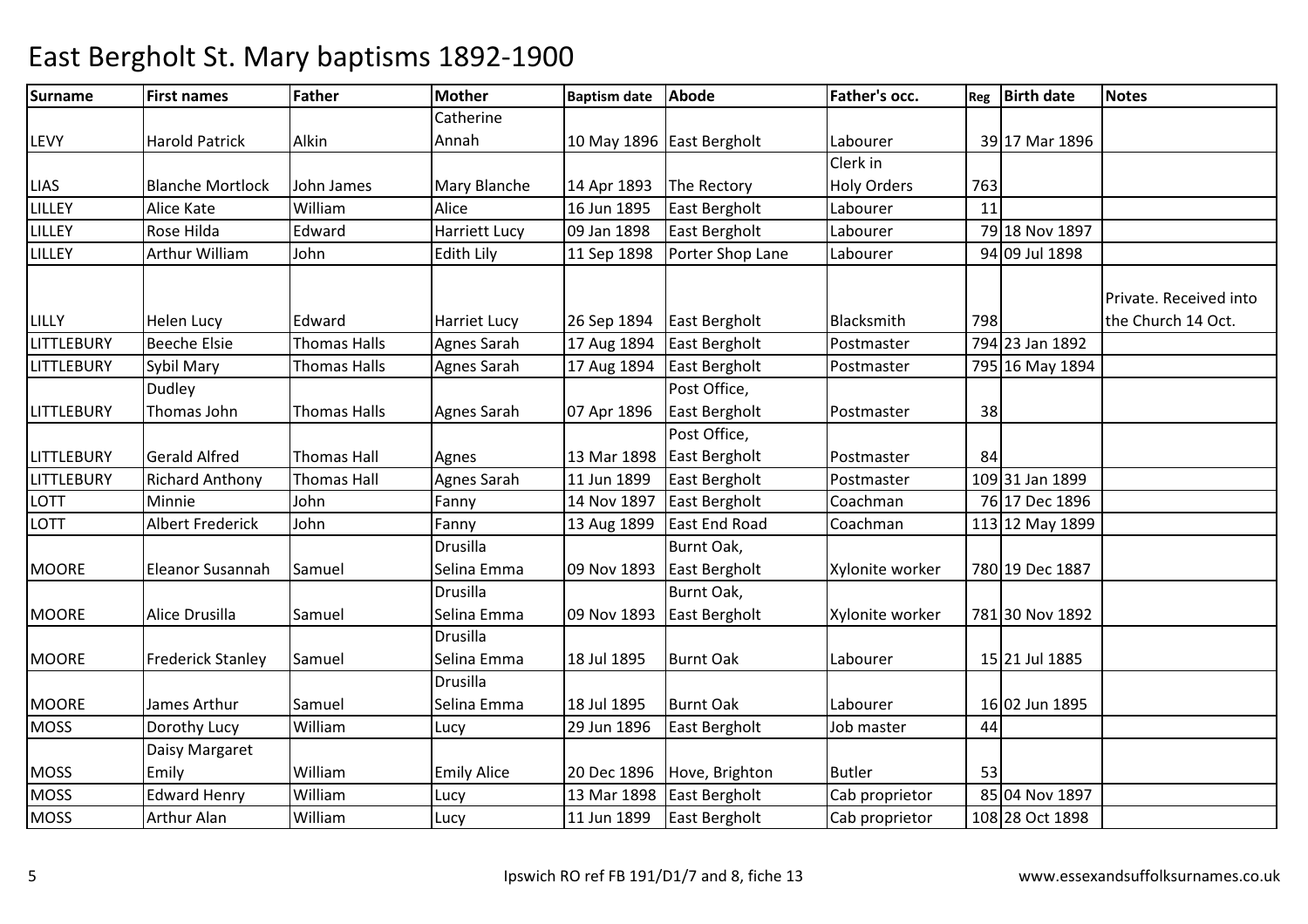| <b>Surname</b>  | <b>First names</b>       | <b>Father</b>         | <b>Mother</b>   | <b>Baptism date</b> | <b>Abode</b>              | Father's occ.       | Reg | <b>Birth date</b> | <b>Notes</b>                                                                                                                                                    |
|-----------------|--------------------------|-----------------------|-----------------|---------------------|---------------------------|---------------------|-----|-------------------|-----------------------------------------------------------------------------------------------------------------------------------------------------------------|
| <b>MUMFORD</b>  | Olive Maud               | Robert                | Mary Ann        | 11 Aug 1895         | East Bergholt             | Gardener            |     | 18 18 May 1895    |                                                                                                                                                                 |
| <b>NICHOLS</b>  | <b>Frederick George</b>  | Frederick             | Alia?           | 06 Nov 1892         | East Bergholt             | Labourer            |     | 754 05 Sep 1892   |                                                                                                                                                                 |
| <b>NORMAN</b>   | <b>Frederick Charles</b> | Samuel                | Margaret Louisa | 19 Mar 1897         | East Bergholt             | Soldier             |     | 58 18 Feb 1897    |                                                                                                                                                                 |
| <b>NORMAN</b>   | Ida Lillian              | Samuel                | Margaret Louisa |                     | 06-Apr-00 East Bergholt   | Soldier             | 133 | 20-Feb-00         |                                                                                                                                                                 |
| <b>PARKER</b>   | Harold                   | George                | Louisa          | 21 Jan 1894         | East Bergholt             | Cabman              |     | 784 16 Oct 1893   |                                                                                                                                                                 |
|                 |                          |                       |                 |                     | Rectory Road,             |                     |     |                   |                                                                                                                                                                 |
| <b>PARKER</b>   | Gertrude                 | George                | Louisa          | 14 Apr 1895         | East Bergholt             | Cabdriver           | 8   |                   | <b>Easter Day</b>                                                                                                                                               |
|                 |                          |                       |                 |                     |                           |                     |     |                   | Adult baptism. No<br>parents' names in<br>register so unclear if<br>surname is that of<br>father or mother.<br>Occupation is possibly<br>that of Thomas' rather |
| <b>PARKER</b>   | <b>Thomas Arthur</b>     |                       |                 | 04 Apr 1896         | East Bergholt             | Flydriver           | 31  |                   | than his father.                                                                                                                                                |
| <b>PARKER</b>   | <b>Edith Elsie</b>       | George                | Louisa          | 13 Jun 1897         | East Bergholt             | Cabdriver           |     | 65 27 Apr 1897    |                                                                                                                                                                 |
|                 |                          |                       |                 |                     |                           | Domestic            |     |                   |                                                                                                                                                                 |
| <b>PARKER</b>   | Rose                     | James                 | Susanna         |                     | 08 May 1899 East Bergholt | servant             | 105 |                   | Adult baptism                                                                                                                                                   |
| <b>PARKER</b>   | <b>Florence Rose</b>     | James                 | Susanna         |                     | 21 May 1899 East Bergholt | Ex-policeman        | 107 |                   | Adult.                                                                                                                                                          |
| <b>PARKER</b>   | Margaret                 | George                | Louisa          | 12 Nov 1899         | East Bergholt             | Gardener            |     | 125 18 Aug 1899   |                                                                                                                                                                 |
| PEARTREE        | <b>Walter George</b>     | George                | Annie           | 14 Feb 1897         | <b>Putticks</b>           | Labourer            |     | 56 09 Jan 1896    |                                                                                                                                                                 |
| PEARTREE        | Earnest William          | George                | Annie           | 12 Mar 1899         | East Bergholt             | Miller              | 103 |                   |                                                                                                                                                                 |
| <b>PECK</b>     | Herbert                  | Herbert               | Rhoda           | 10 Feb 1897         | East Bergholt             | Labourer            | 55  |                   |                                                                                                                                                                 |
| <b>PEEK</b>     | Sidney William           | Herbert               | Rhoda           | 14 Aug 1898         | <b>Rectory Road</b>       | Labourer            | 92  | 12 Jun 1898       |                                                                                                                                                                 |
| <b>PICK</b>     | Emma Margaret            | William               | Emma Alice      | 14 Feb 1897         | Sandish Road              | <b>Factory Hand</b> | 57  |                   |                                                                                                                                                                 |
| <b>POCKNEY</b>  | Charles Joseph           | James                 | Charlotte       | 14 Aug 1893         | Park House                | Gamekeeper          |     | 771 25 Jun 1893   |                                                                                                                                                                 |
| <b>RAMPLIN</b>  | <b>Charles Gifford</b>   | <b>Gifford Harper</b> | Carrie Eliza    | 14 Jul 1895         | East Bergholt             | Grocer              |     | 13 01 Jun 1895    |                                                                                                                                                                 |
| <b>RAMPLING</b> | <b>Mildred Carrie</b>    | <b>Gifford Harper</b> | Carrie Eliza    | 16 May 1897         | East Bergholt             | Grocer              |     | 62 26 Feb 1897    |                                                                                                                                                                 |
| <b>RAMPLING</b> | Kate Mary                | <b>Gifford Harper</b> | Carrie Eliza    | 09 Oct 1898         | East Bergholt             | Tradesman           | 99  |                   |                                                                                                                                                                 |
| <b>RAMPLING</b> | <b>Ernest Edward</b>     | Frederick             | Rose            |                     | 11 Oct 1899 East Bergholt | <b>Butcher</b>      |     | 120 16 Apr *      | Year of birth not in<br>register.                                                                                                                               |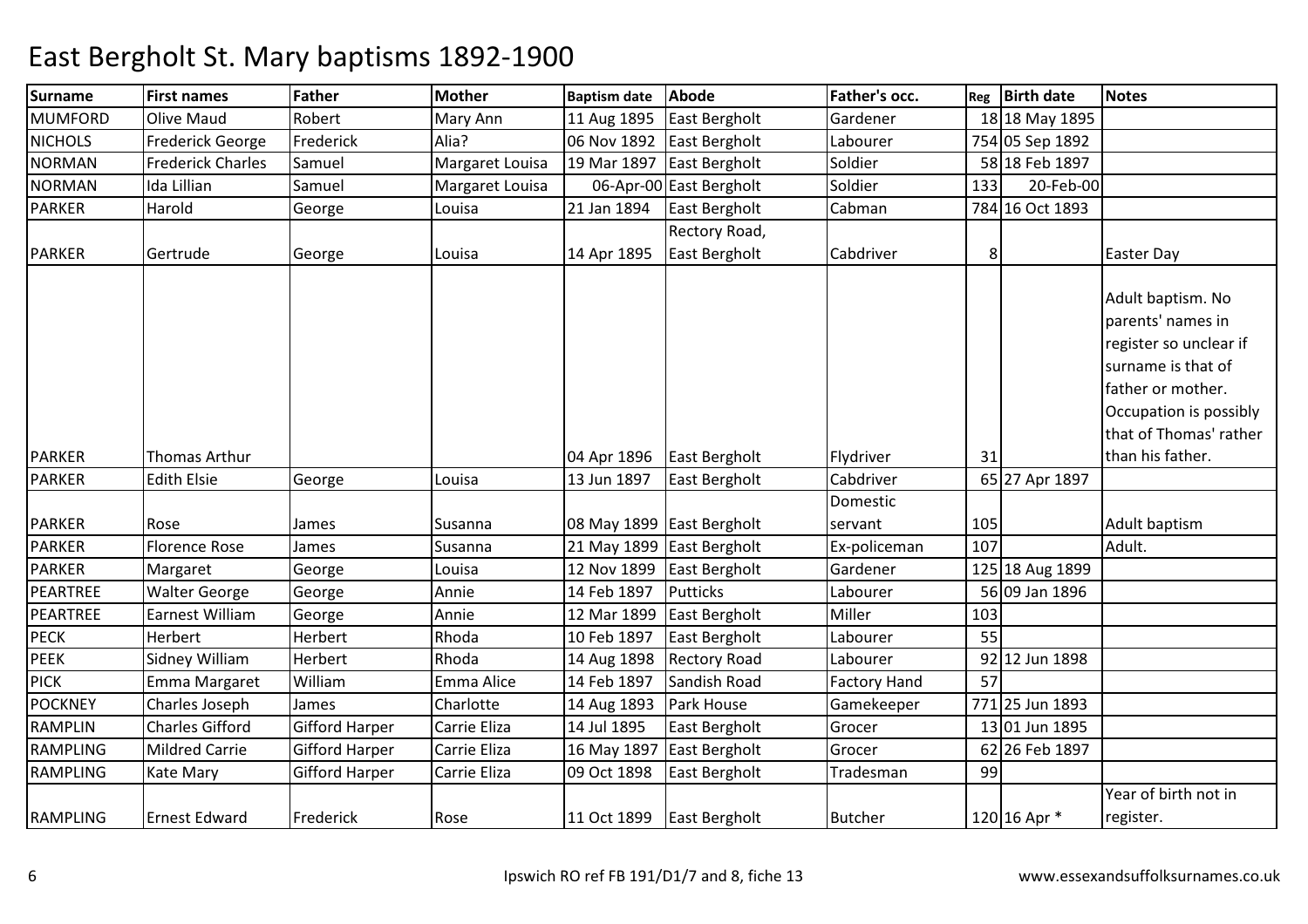| <b>Surname</b>   | <b>First names</b>     | Father               | <b>Mother</b> | <b>Baptism date</b> | <b>Abode</b>            | Father's occ.     | Reg | <b>Birth date</b>        | <b>Notes</b>            |
|------------------|------------------------|----------------------|---------------|---------------------|-------------------------|-------------------|-----|--------------------------|-------------------------|
|                  |                        |                      |               |                     |                         |                   |     |                          | Year of birth not in    |
| <b>RAMPLING</b>  | Arthur George          | Frederick            | Rose          | 11 Oct 1899         | East Bergholt           | <b>Butcher</b>    |     | 121 16 Oct *             | register.               |
|                  |                        |                      |               |                     |                         |                   |     |                          | Year of birth not in    |
| <b>RAMPLING</b>  | Katie May              | Frederick            | Rose          | 11 Oct 1899         | East Bergholt           | <b>Butcher</b>    |     | 122 21 Feb *             | register.               |
|                  | <b>Rose Beatrice</b>   |                      |               |                     |                         |                   |     |                          | Year of birth not in    |
| <b>RAMPLING</b>  | Florence               | Frederick            | Rose          | 11 Oct 1899         | East Bergholt           | <b>Butcher</b>    |     | 123 21 Apr *             | register.               |
|                  | Frederick              |                      |               |                     |                         |                   |     |                          | Year of birth not in    |
| <b>RAMPLING</b>  | <b>Gifford Harper</b>  | Frederick            | Rose          | 11 Oct 1899         | <b>East Bergholt</b>    | <b>Butcher</b>    |     | 124 25 Nov *             | register.               |
|                  |                        |                      |               |                     | Porter Shop Lane,       |                   |     |                          |                         |
| <b>RATCLIFFE</b> | Elsie Suzetta          | Harry Edward         | Susan         | 14 Apr 1895         | East Bergholt           | <b>Bricklayer</b> |     | 507 Feb 1895             | <b>Easter Day</b>       |
|                  |                        |                      |               |                     |                         | Ex Engineer       |     |                          |                         |
| <b>ROBERTSON</b> | Janet Barclay          | Thomas Barclay       | Amy           |                     | 31-May-00 East Bergholt | P.W.P. India      | 136 | 08-Apr-00                |                         |
| <b>ROLFE</b>     | Charles William        | <b>Charles</b>       | Deborah       | 21 Jan 1894         | East Bergholt           | Machine man       |     | 785 03 Nov 1893          |                         |
| <b>ROLFE</b>     | <b>Emily Mary</b>      | <b>Charles Edgar</b> | Deborah       | 08 Sep 1895         | <b>East Bergholt</b>    | Labourer          |     | 23 23 Apr 1895           |                         |
| <b>ROSE</b>      | <b>Alice Maud</b>      | Herbert              | Louisa        | 15 Feb 1893         | East Bergholt           | Labourer          | 760 |                          |                         |
| <b>ROSE</b>      | William John           | John Frederick       | Emma Eliza    | 11 Jun 1893         | Sandish Road            | Dealer            | 768 |                          |                         |
|                  |                        |                      |               |                     | Sandish Road,           |                   |     |                          |                         |
| <b>ROSE</b>      | Arthur George          | George               | Catharine     | 14 Apr 1895         | East Bergholt           | Labourer          |     | 4 17 Mar 1895 Easter Day |                         |
| <b>ROSE</b>      | John Frederick         | John Frederick       | Emma Eliza    | 13 Oct 1895         | East Bergholt           | Poultry dealer    |     | 26 21 Aug 1895           |                         |
| <b>ROSE</b>      | <b>Herbert Charles</b> | Herbert              | Louisa        | 13 Feb 1898         | Daisley's Farm          | Xylonite worker   |     | 80 10 Jun 1897           |                         |
| <b>ROSE</b>      | <b>Ethel May</b>       | Lesley               | Hester        | 13 Feb 1898         | Manningtree Road        | Labourer          |     | 81 09 Sep 1897           |                         |
| <b>ROSE</b>      | Alfred Henry           | George               | Catharine     | 13 Feb 1898         | Sandish Road            | Labourer          |     | 82 11 Dec 1897           |                         |
| <b>ROSE</b>      | Ellen Eliza            | John Frederick       | Emma Eliza    | 13 Mar 1898         | Sandish Road            | Dealer            |     | 86 03 Dec 1897           |                         |
| <b>ROSE</b>      | <b>Edith Mary</b>      | Lesley               | Hester        | 12 Mar 1899         | East Bergholt           | Labourer          | 102 |                          |                         |
| <b>ROSE</b>      | Eliza Annie            | George               | Katharine     | 08 Oct 1899         | East Bergholt           | Labourer          |     | 116 30 Aug 1899          |                         |
| <b>ROSE</b>      | <b>Florence Emily</b>  | John Frederick       | Eliza         | 15 Nov 1899         | Carriers' Arms          | Dealer            | 129 |                          | Privately baptised.     |
| <b>SALMON</b>    | Hugh Leonard           | Edmund               | Ellen         | 12 Jun 1892         | East Bergholt           | <b>Baker</b>      |     | 753 * Apr 1892           |                         |
| SALMON           | <b>Gladys Mabel</b>    | <b>Edmund Hugh</b>   | Ellen Louisa  | 11 Feb 1894         | East Bergholt           | <b>Baker</b>      |     | 787 11 Dec 1893          |                         |
| <b>SALMON</b>    | <b>George Ernest</b>   | <b>Edmund Hugh</b>   | Ellen Louisa  | 12 Jul 1896         | East Bergholt           | <b>Baker</b>      | 47  |                          |                         |
|                  |                        |                      |               |                     |                         |                   |     |                          |                         |
| <b>SALMON</b>    | Nora Ellen             | <b>Edmund Hugh</b>   | Ellen Louisa  | 18 Aug 1897         | East Bergholt           | <b>Baker</b>      |     | 69 11 Jun 1897           | P. B. Received: 12 Sep. |
| SALMON           | Joseph Butcher         | <b>Edmund Hugh</b>   | Ellen Louisa  |                     | 12-Apr-00 East Bergholt | <b>Baker</b>      | 135 | 06-Feb-00                |                         |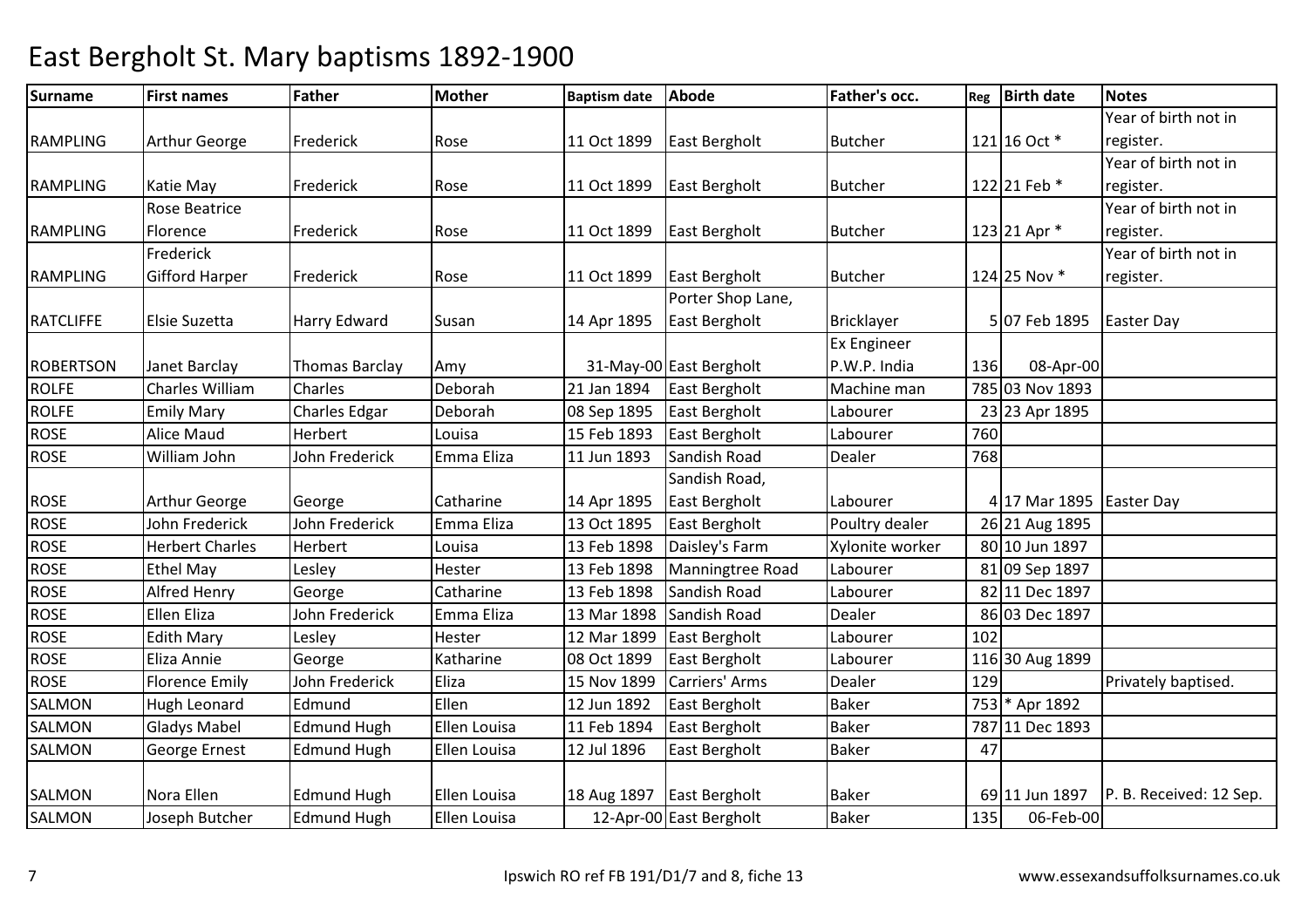| <b>Surname</b>   | <b>First names</b>      | <b>Father</b>         | <b>Mother</b>         | <b>Baptism date</b> | <b>Abode</b>              | Father's occ.     | Reg | <b>Birth date</b> | <b>Notes</b>                       |
|------------------|-------------------------|-----------------------|-----------------------|---------------------|---------------------------|-------------------|-----|-------------------|------------------------------------|
|                  | <b>Bessie Edith</b>     |                       |                       |                     |                           |                   |     |                   |                                    |
| <b>SAUNDERS</b>  | Spencer                 | William               | Annie Isabella        |                     | 14 May 1899 East Bergholt | <b>Baker</b>      | 106 |                   |                                    |
| <b>SCARFE</b>    | <b>Ernest Frederick</b> | William               | Maria                 | 08 Mar 1896         | East Bergholt             | Carpenter         |     | 29 03 Jan 1896    |                                    |
| <b>SCOTT</b>     | Agnes                   | Christopher           | Ellen                 | 27 Apr 1894         | Manningtree Road          | Xylonite worker   |     | 789 27 Jul 1892   |                                    |
| <b>SCOTT</b>     | <b>Thomas Henry</b>     | Christopher           | Ellen                 | 27 Apr 1894         | Manningtree Road          | Xylonite worker   |     | 790 27 Mar 1894   |                                    |
| <b>SCOTT</b>     | Margaret May            | John                  | Emily                 | 30 May 1897         | East Bergholt             | Coachman          | 63  |                   |                                    |
|                  |                         |                       |                       |                     | Manningtree Road,         |                   |     |                   |                                    |
| <b>SMEE</b>      | <b>Reginald William</b> | James                 | Eliza Ann             | 05 Apr 1896         | East Bergholt             | Artisan           |     | 36 17 Feb 1896    |                                    |
| <b>SMITH</b>     | <b>Edith Anne</b>       | William               | Matilda               | 14 May 1893         | East Bergholt             | Labourer          |     | 766 10 Mar 1893   |                                    |
| <b>SMITH</b>     | Alice                   | William               | Matilda               | 08 Sep 1895         | East Bergholt             | Labourer          |     | 21 23 Jul 1895    |                                    |
| <b>SMITH</b>     | <b>Walter Henry</b>     | Harry                 | Ada Jane              | 13 Aug 1899         | East Bergholt             | Gardener          |     | 114 16 Jun 1899   |                                    |
|                  |                         |                       |                       |                     |                           | Sergeant          |     |                   |                                    |
| <b>STANNARD</b>  | <b>Charles Edward</b>   | George                | Susannah              | 09 Feb 1894         | East Bergholt             | of Police         |     | 786 04 Dec 1893   |                                    |
| <b>STEDMAN</b>   | Harold John             | John                  | <b>Emily Arter</b>    | 10 Oct 1894         | East Bergholt             | <b>Bricklayer</b> |     | 800 02 Sep 1894   |                                    |
| <b>STEDMAN</b>   | Hilda Emily             | John                  | <b>Emily Arter</b>    | 10 Oct 1894         | East Bergholt             | <b>Bricklayer</b> |     | 801 02 Sep 1894   |                                    |
|                  |                         |                       |                       |                     | Great Bookham,            |                   |     |                   |                                    |
| <b>STEDMAN</b>   | Lucy                    | Thomas                | Naomi                 | 24 Sep 1897         | Surrey                    | <b>Builder</b>    | 72  |                   | Adult baptism.                     |
| <b>STRATTON</b>  | Agnes May               | Henry                 | Agnes                 | 11 Jun 1899         | East Bergholt             | Machinist         |     | 110 01 May 1899   |                                    |
|                  |                         | <b>William George</b> |                       |                     | Putticks Lane,            |                   |     |                   |                                    |
| <b>STRONG</b>    | Helen Myra              | Goodrich              | Hannah Maria          | 20 May 1894         | East Bergholt             | Gamekeeper        |     |                   | 792 15 May 1894 Privately baptised |
|                  | <b>Charles David</b>    |                       |                       |                     |                           |                   |     |                   |                                    |
| <b>TODD</b>      | Alexander               | John                  | Jane Gold             | 26 Aug 1895         | <b>East Bergholt</b>      | Gamekeeper        | 19  |                   |                                    |
|                  |                         |                       |                       |                     |                           |                   |     |                   | P. Received into the               |
| <b>TURNBULL</b>  | Dorothy Muriel          | Henry                 | Hannah Urwin          |                     | 31 May 1893 East Bergholt | Schoolmaster      |     |                   | 767 09 May 1893 Church 12 Aug 1893 |
| <b>UNDERWOOD</b> | <b>Edith Hannah</b>     | John George           | Dorcas                | 16 Jun 1895         | East Bergholt             | Labourer          | 12  |                   |                                    |
| <b>WATSON</b>    | Sidney James            | William               | Eliza Eunice          | 24 Jul 1893         | White House Road          | Machinist         |     | 770 22 Jun 1893   |                                    |
| <b>WATSON</b>    | Annie Elizabeth         | William               | Eliza Eunice          | 11 Aug 1895         | East Bergholt             | Labourer          |     | 17 12 Dec 1894    |                                    |
| <b>WATSON</b>    | <b>Ethel May</b>        | William               | Eliza Eunice          | 17 Apr 1897         | Manningtree Road          | Machinist         | 60  |                   | P.B.                               |
| WELHAM           | Maud                    | John William          | Anna                  |                     | 08-Apr-00 East Bergholt   | Fireman           | 134 | 03-Feb-00         |                                    |
| <b>WESTGATE</b>  | <b>William Bernard</b>  | Bernard               | <b>Florence Agnes</b> | 11 Sep 1898         | <b>Rectory Road</b>       | Labourer          |     | 93 23 Jul 1898    |                                    |
| <b>WIGHTMAN</b>  | Dorothy Mary            | Jesse                 | Eliza Anne            | 15 Feb 1893         | East Bergholt             | Labourer          | 759 |                   |                                    |
| <b>WIGHTMAN</b>  | Clifford John           | Jesse                 | Eliza Ann             | 11 Mar 1894         | Manningtree Road          | Xylonite worker   |     | 788 03 Feb 1894   |                                    |